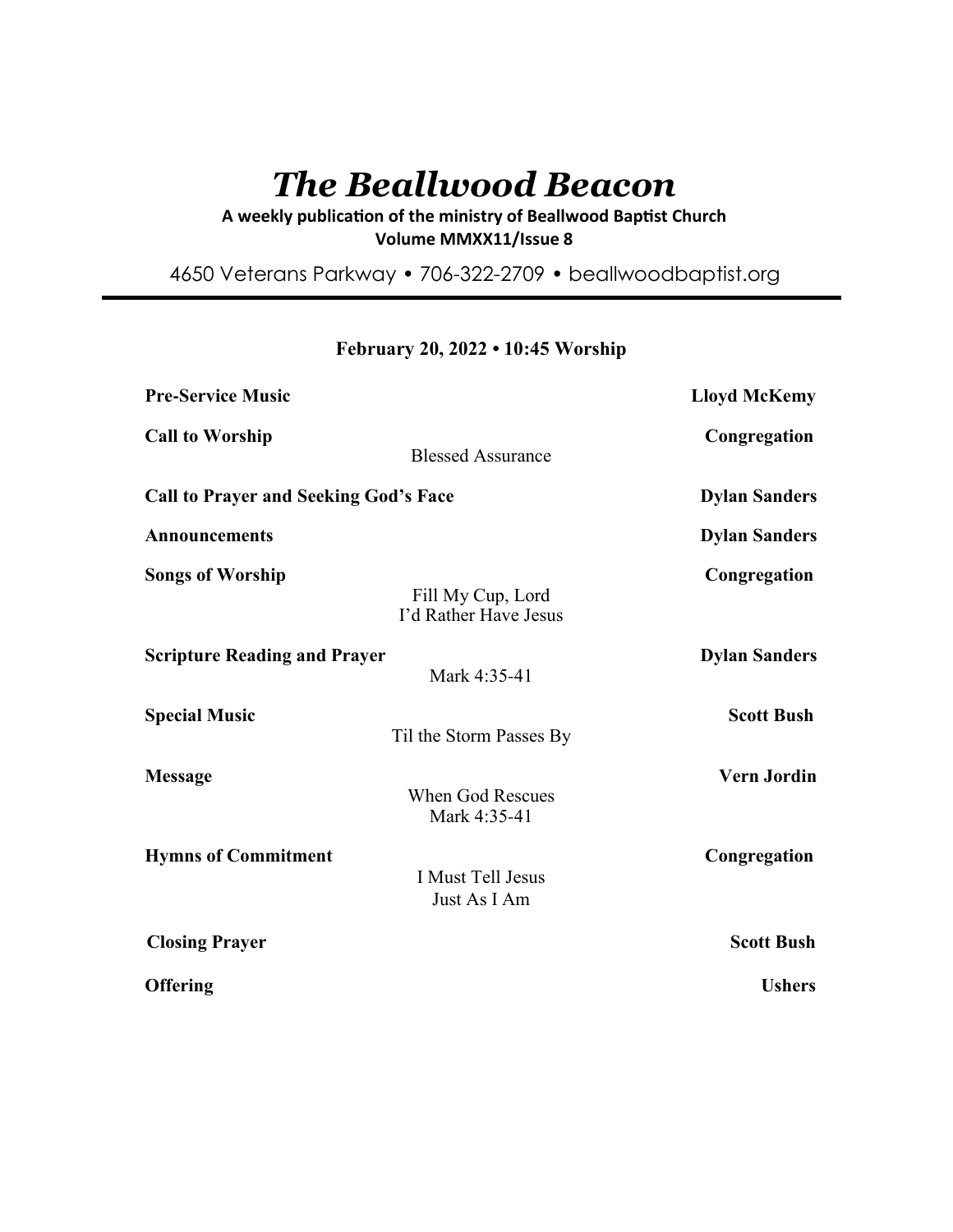#### **Ministerial Staff:**

**Billy F. Duncan** *Senior Pastor*  706-718-2260

#### **Dylan Sanders**

Associate Pastor Family/Student Ministry 706-773-5772

**Scott Bush**  Interim Music Minister

**Vern Jordin** *Minister to Sr. Adults 706-615-5212* 

#### **Jason Chuong**

*Vietnamese Mission Pastor* 

**Amy Miles**

*Preschool/Children's Director* 

**For the Record:**  February 13, 2022

## **2/13/22 Bible Study**

SS Enrolled: 228 Attendance: 113 Visitors: 9

#### **Financial Statistics**

2022 Monthly Budget Needs: \$52,358.66

February: General Offering: \$48,756.74

General Offering: February 13: \$30,257.93

2022 Giving to Capital Improvements Fund: \$525.00

# *From the Pastor's Heart*

 As we move toward the partnership with Allen Elementary, may I appeal to our church family to please pray for this opportunity. The Lord has opened a door that will allow us to minister to educators at such a time when they need love, support, and encouragement. Though many of our people have volunteered to assist with the *Read Georgia* initiative, there are other ways that you can volunteer to assist with this partnership. Consider helping with other needs as we get more involved in the partnership.

 There will be a brief informational meeting for Vacation Bible School following worship this morning. May I encourage those who are interested to please stay for the meeting. Vacation Bible School is June 6-10, and, hopefully, we will be able to move closer to normalcy as we move further from the pandemic.

 The Lord's Supper will be part of worship on Sunday, February 27. As we move toward observing the Lord's Supper, may we all give prayerful and intentional thought to the preparation of our hearts for that Sunday morning. The Lord's Supper is a time for us to remember the covenant relationship that we share with our Heavenly Father. It is a time for us to look inward and prepare ourselves to come to the table in an honorable way. May we give careful thought to our commitment to the Lord. Paul reminds us in 1 Corinthians 11:28 to examine ourselves as we approach the Lord's Table. It is important when we partake of the cup and the bread that we do so in an honorable and worthy manner. Paul did not say we had to be worthy, but that we should partake of it in a worthy manner. May we prepare our hearts this week as we move toward Sunday.

 May I ask our church family to pray as our Personnel Team begins to address the Minister of Music position. The pandemic has significantly challenged all of our congregations as they have sought to fill staff vacancies. The Personnel Team is beginning to prayerfully work on this position. We are thankful for Scott Bush and all that he has done to assist us over the course of the last two years. It is hard to believe that it has been two years, almost to the week, since we began to hear the first words about a virus and pandemic.

 May we be faithful as the people of God to our Father and to this fellowship. I know that the pandemic is still a challenge in some very real ways, and we all need to be prayerful and careful. But may I challenge our family to prayerfully begin to make every effort to return to full engagement in body life. We all need to be back in Sunday School, worship, and the other activities of the church. We need to get back to normalcy. God bless you as we move forward.

Brother Billy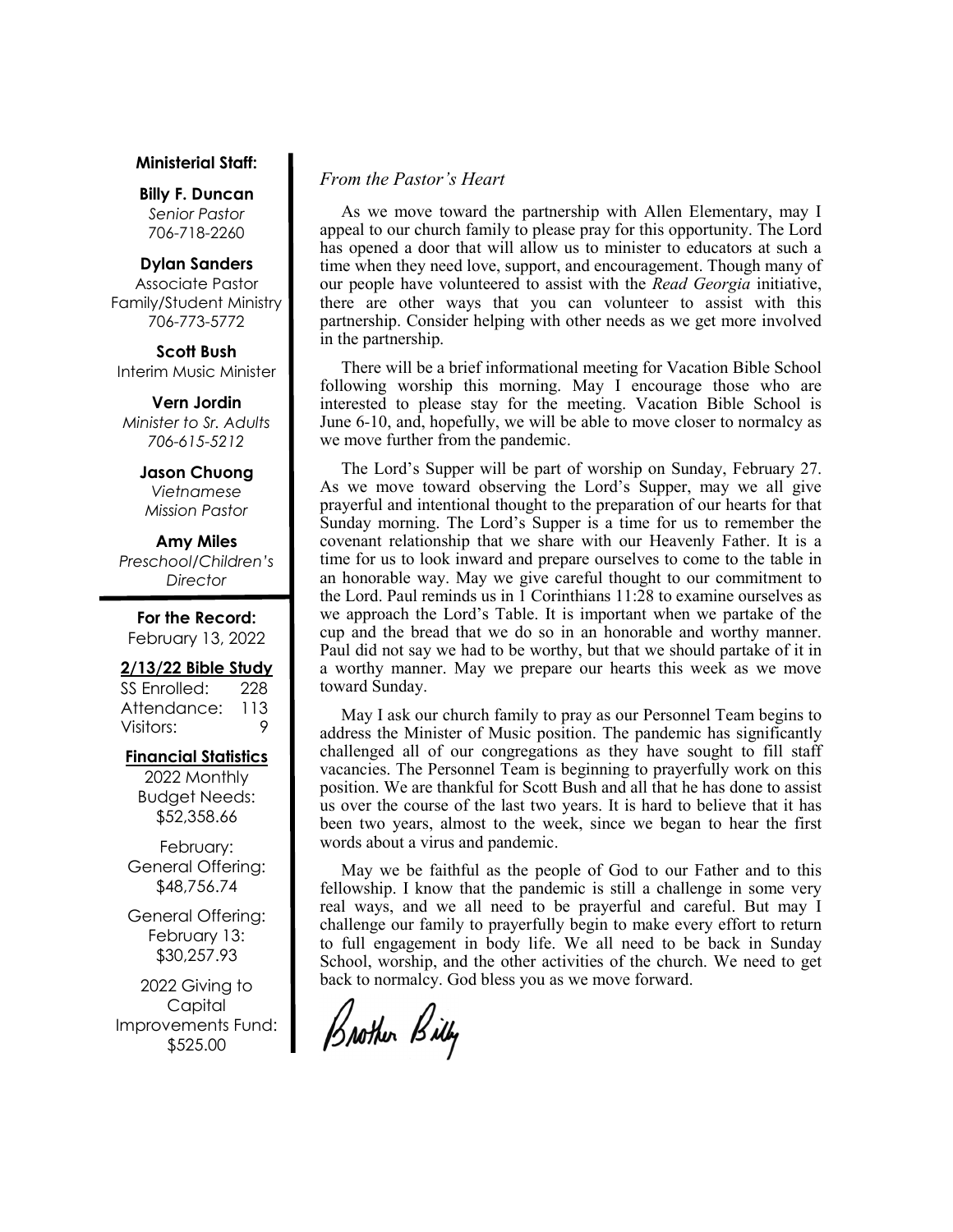#### **Sunday, February 20 Schedule**

9:30 a.m. Bible Study

10:45 a.m. Morning Worship Livestreamed on facebook.com/ beallwoodbaptist, beallwoodbaptist.org/watch, or youtube.com/beallwoodbc.

5:00 p.m. Sunday Night Live

# **February 20 Beallwood in Action**

Deacon of the Week: Chuck Enfinger

S.S. Greeters: Gloria Enfinger, Tommy Miles

Ushers: Jay McLoughlin, Tommy Miles, Jim Story

> Sound/Media: Tim/Rikki Whelly, Dee Williams

Childcare Babies/Toddlers: Kristy McLoughlin, Rosemary Robinson 3's-K: Norma Mount, Avery Taylor

> Monday Counters: Jean Poole, Lee Railey

# **Vacation Bible School Volunteers**

*Today* A brief meeting will be held immediately following morning worship in the Fellowship Hall.

## **Student Ministry**

Youth S.N.L., *Tonight,* 5:00 p.m.

Youth Midweek Wednesday, February 23, 6:00 p.m.

#### **Personnel Team**

Monday, February 21, 6:00 p.m. (office complex)

## **2022 Altar Flowers Ministry**

Today the altar flowers are placed by Jerry Holley in honor of his loving wife, Glenda, on her birthday today.

Be sure to reserve your special date to provide altar flowers. The sign-up sheet is on the main bulletin board.

# **Wednesday, February 23 Schedule**

6:00 p.m. Prayer Meeting, AWANA, Youth 6:50 p.m. Choir Rehearsal

## **Senior Adult Ministry**

Caleb's Crew Tuesday, March 1, 11:30 a.m. Special Guest: Neil Stephens Bring your favorite covered dish!

#### **AWANA Pinewood Derby**

Friday, March 4 Check-in Begin: 5:30 p.m. Races Begin: 6:00 p.m. Everyone is invited to come watch the AWANA children race their cars.

# **Family Fun Festival Friday the 11th oF March**

Caleb's Crew will sponsor the **F**estival with re**F**reshments starting at 6:00 p.m. Games include 'Bean the **Ph**ilistine,' 'To & **F**ro Volleyball' (seated), 'Jericho Jenga,' 'Kings o**F** Israel Checkers,' and 'Bible Jeopardy.'

All ages are encouraged to attend. You will **not** want to miss the FUN!!!

Sign up on the sheet in the main hall or see Margie Pratt or Connie Roberts.

# **G.R.O.W. Begins in March**

The G.R.O.W. visitation teams will begin in March. Be on the lookout for more information!